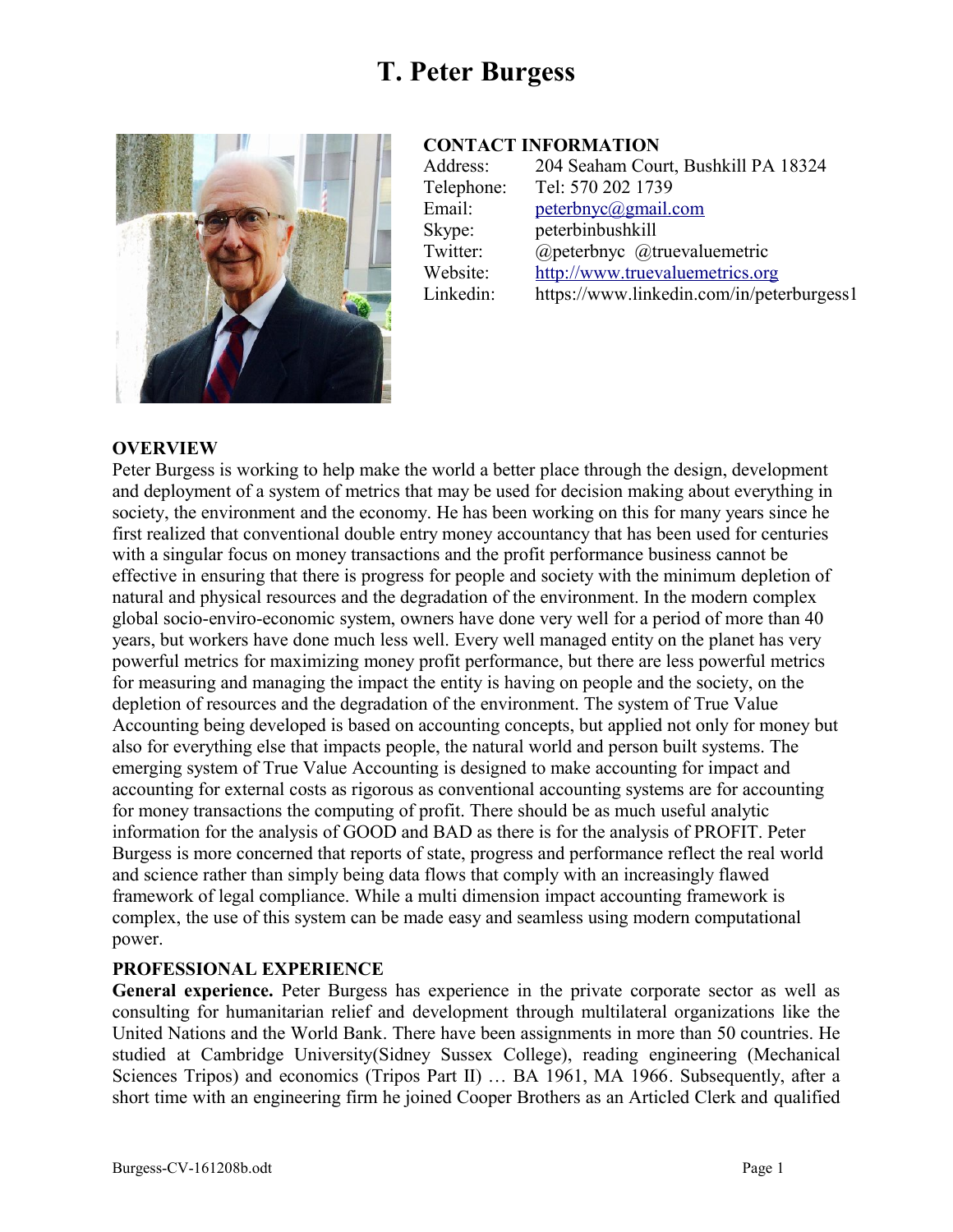as a Chartered Accountant (Institute of Chartered Accountants of England and Wales) … ACA 1965, FCA 1975. Peter Burgess migrated to the United States in 1967. He has used this multidiscipline background to solve complex business and economic problems successfully in a wide variety of situations from the corporate environment to village level community projects to national level policy formulation.

**Accounting, systems, line management.** Peter Burgess has been Controller, CFO or similar in several companies where improvement in the accounting and management systems, including budgeting and implementation of computer systems was a priority. These data systems informed major profit improvement initiatives that were very successful. The value of data is in its effective use. Very early in his career, when at Aerosol Techniques, Peter Burgess worked to introduce computerization (IBM 1401 series) and early versions of modern management systems collaborating with Management Analysis Center, an early Harvard Business School boutique consultancy, In the early 1970s Peter Burgess worked as VP manufacturing for a company in Georgia USA employing almost 2000 staff where he used financial accounting, cost accounting and performance metrics to achieve record volume, productivity and profit. Good accounting helps avoid problems, and makes difficult problems easier to solve. As VP and CFO of Continental Seafoods he used management accounting and data to navigate a strategic reorganization to position the company as a profitable international organization operating in 26 jurisdictions around the world. As a consultant to SOCOTA, a commercial group in Madagascar, he helped mobilize IFC funds for projects in fisheries and textiles that made it possible for the group to be world class, albeit based in Africa.

**Developing countries**. AS CFO of Continental Seafoods, Peter Burgess used accounting as a powerful tool to improve operational performance in 26 different jurisdictions, mostly in developing countries. In the 1970s the company's biggest fleet was located in Liberia. Another major operation was located in Nigeria. Later, as an independent management consultant, Peter Burgess's did many assignments for the World Bank, the IFC, several UN agencies including UNDP, UNHCR, FAO, IFAF, UNIDO and national development agencies including USAID, KISR (Kuwait Institute for Scientific Research) and others. Some early assignments include work on the 1980s famine in Ethiopia and other countries across the Sahel where I learned a lot about basic needs like water and locally produced food. Without these, people die … quietly and in large numbers! Other assignments included work with refugees in several different places in Africa arising from local conflicts … Somalia/Ethiopia, Uganda (refugees into Sudan), Mozambique (refugees into Malawi). Peter was impressed by the work of UNHCR and many of the supporting humanitarian relief organizations, but over time became concerned about the limited sustainable impact of high cost non-emerency development projects. Many of the reasons for the high rate of failure of economic development projects was obvious on the ground (management by walking around and basic use of accounting systems), but was easily hidden in the paperwork. Over the years Peter Burgess advocated for better accounting and professional management to improve performance, including the reduction in corruption and the diversion of funds to self-serving private purposes. This was not popular either in the developing countries nor in the donor organizations. Peter Burgess brought PC technology to private companies and government offices in many different parts of the world and especially using PC database systems (FoxPro) to handle accounting and the analysis of quite large datasets. This included for example analysis of the Government Accounting data for Kazakhstan in the early post Soviet era which ran on a Russian language version of FoxPro! Some time before, the first development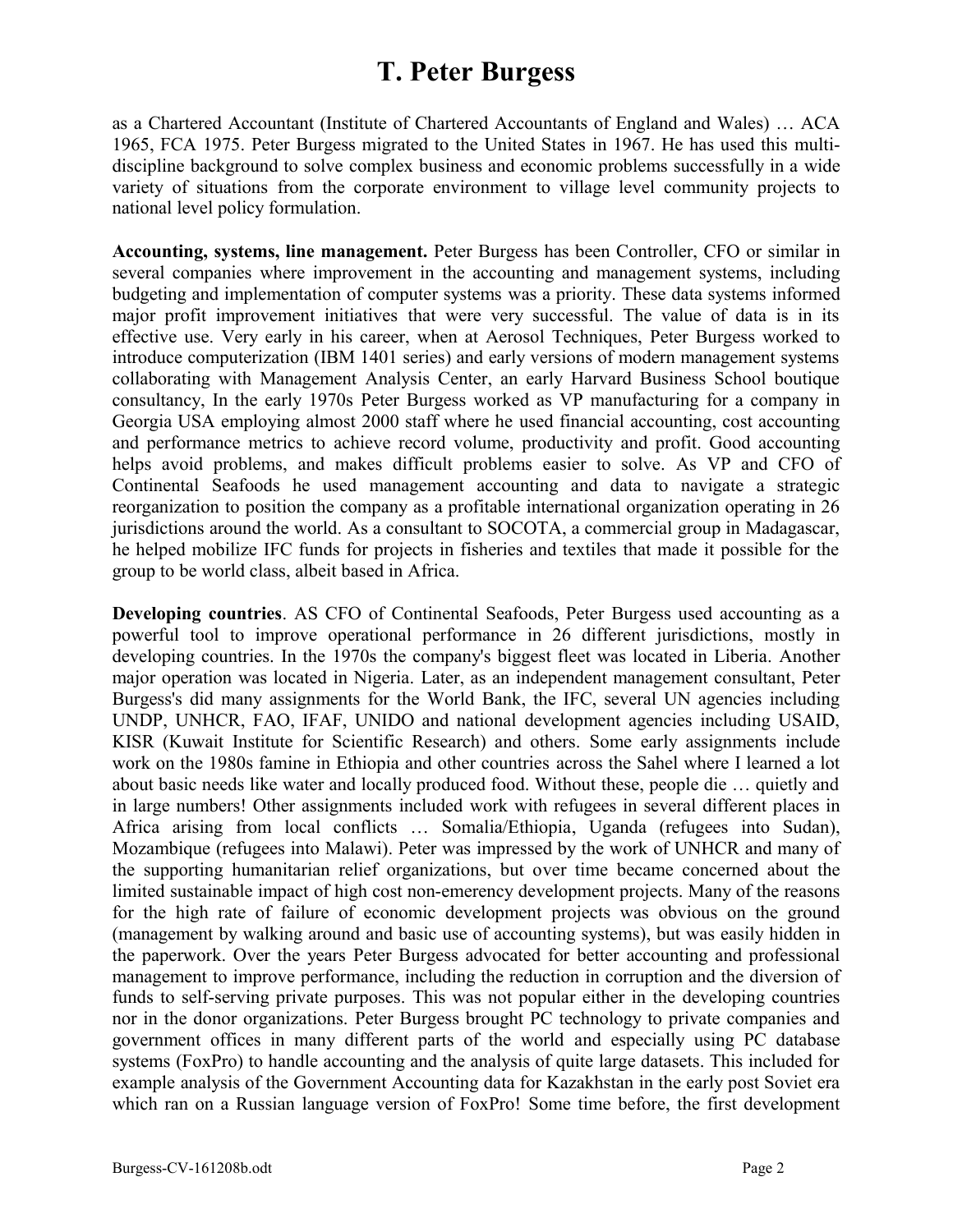plan for Namibia post independence was built on top of a FoxPro database. This database supported UN Secretary General's pledging conference for development assistance to Namibia which resulted in some \$700 million being committed for a country that was physically large, but with a population of only about 1.3 million people. Subsequently Peter Burgess was recruited to act as the aid coordinator for Namibia to assist with converting pledges and commitments to actual disbursements.

**Teamwork**. Peter Burgess works best as part of a team. He is very good at analysis, and understanding issues and identifying solutions, but less good at direct implementation. That is where a team is important. He has been a corporate CFO where he was able to identify performance improvement opportunities which others were able to implement. He was a Vice President Manufacturing in charge of a thousand plus employee operation company, and in this role identified all sorts of profit improvement opportunities which others in the team implemented with incredible success. He has been a UN consultant working to find ways to address refugee problems which others then implemented with great success. He is an analytical self starter and thinks in a "systemic" manner. Solutions are rarely simple and obvious, but when systemic solutions are applied to systemic problems, significant improvement are possible and better performance achieved.

**Other.** Peter Burgess was one of the first members of the Association of Chartered Accountants in the US (ACAUS) when it was founded in the early 1980s and which advocated for reciprocity between the CPA profession in the USA and the Institutes of Chartered Accountants around the world. Peter Burgess dropped his membership in the ICAEW in the late 1980s.

#### **EMPLOYMENT HISTORY**

| $2005$ to now | TrueValueMetrics.org developing True Value Accounting to facilitate better<br>metrics and a better world |
|---------------|----------------------------------------------------------------------------------------------------------|
|               | Transparency and Accountability Network (Tr-Ac-Net) developing an                                        |
|               | international network to change the dynamic of corporate responsibility                                  |
| 1997 to now   | Burgess Management Associates  independent consultancy                                                   |
|               | Consultancy in development, Somalia, West Africa, development systems                                    |
|               | trade development, business plans for international trade, etc.                                          |
| 1995 to 1997  | KPMG/Barents Group LLC. Director/Senior Consultant                                                       |
|               | Financial accounting and management reform for Kazakhstan.                                               |
|               | Government financial accounting and MIS development for Barbados                                         |
| 1978 to 1994  | Burgess Management Associates independent consultancy                                                    |
|               | Worked as adviser on assignments funded by UNDP, IFAD, World Bank,                                       |
|               | UNHCR. Worked at various stages of project cycle from identification                                     |
|               | and planning to post implementation evaluation. Specialized in reform                                    |
|               | and policy issues with emphasis on planning and financial management,                                    |
|               | humanitarian and emergency situations, sustainable development,                                          |
|               | human resource issues and training.                                                                      |
|               | 1974 to 1978 Continental Seafoods Inc. VP Finance and International Controller                           |
|               | Financial accounting, budgets and planning, fisheries sector development,                                |
|               | international project management, human resource administration                                          |
|               | 1970 to 1974 Gulton Industries Inc.  Corporate Budget Manager / Southern States                          |
|               | VP Controller / Southern States VP Manufacturing  Finance and operations                                 |